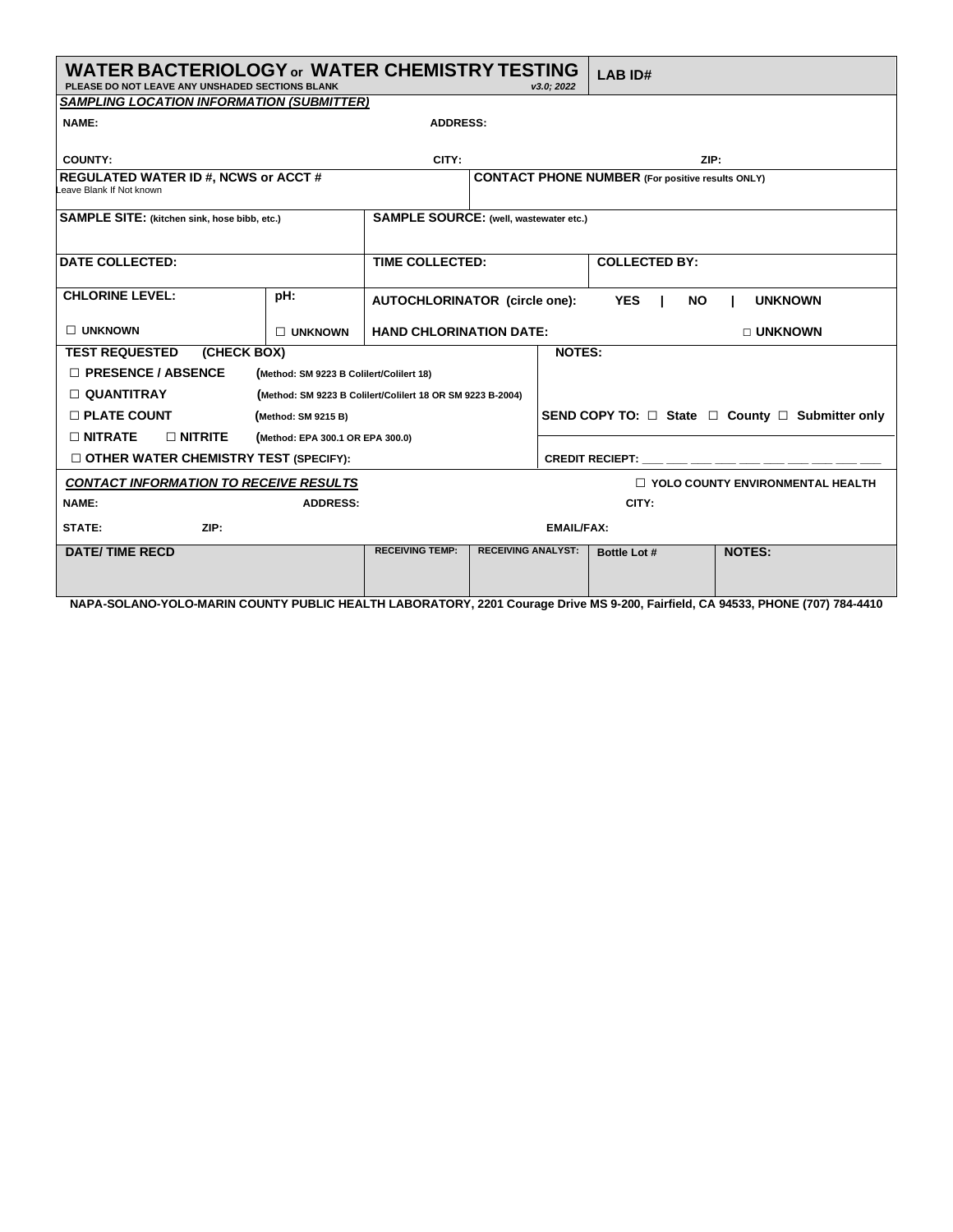|                                                                                                           |                | <b>WATER BACTERIOLOGY RESULTS FORM</b><br>Form Effective Date: May 14, 2021 |                | LAB ID#                                                                                       |  |  |  |  |
|-----------------------------------------------------------------------------------------------------------|----------------|-----------------------------------------------------------------------------|----------------|-----------------------------------------------------------------------------------------------|--|--|--|--|
| <u> PRESENCE / ABSENCE TEST RESULTS:</u>                                                                  |                |                                                                             |                | $\Box$ N/A                                                                                    |  |  |  |  |
| ⊔                                                                                                         |                |                                                                             |                | TEST METHODS USED FOR P/A ANALYSIS ARE:<br>SM 9223 B (Colilert-18 ONPG/MUG) Rev. 21st ED 2005 |  |  |  |  |
| Colilert (24-hour)<br>□                                                                                   |                |                                                                             |                | or                                                                                            |  |  |  |  |
|                                                                                                           |                |                                                                             |                | SM 9223 B (Collert ONPG/MUG) Rev. 21 <sup>st</sup> ED 2005                                    |  |  |  |  |
| TOTAL COLIFORMS:                                                                                          | $\Box$ PRESENT | D ABSENT                                                                    |                |                                                                                               |  |  |  |  |
| <b>ESCHERICHIA COLI:</b>                                                                                  | D PRESENT      | <b>NO ABSENT</b>                                                            |                | Results are given as Total Coliform or E.coli per 100ml.                                      |  |  |  |  |
| Submitter Called Due to Positive Result: YES                                                              |                | NO.                                                                         | <b>NOTES:</b>  |                                                                                               |  |  |  |  |
| <b>SAMPLE MEETS BACTERIOLOGICAL STANDARDS</b><br>п<br>SAMPLE DOES NOT MEET BACTERIOLOGICAL STANDARDS<br>п |                |                                                                             |                |                                                                                               |  |  |  |  |
| <b>QUANTITRAY TEST RESULTS:</b>                                                                           |                |                                                                             |                | $\Box$ N/A                                                                                    |  |  |  |  |
|                                                                                                           |                |                                                                             |                | $\Box$ 1:1 Quantitray<br>$\Box$ 1:10 Quantitray                                               |  |  |  |  |
| <u># of Wells</u>                                                                                         |                | MPN                                                                         |                |                                                                                               |  |  |  |  |
|                                                                                                           |                |                                                                             |                |                                                                                               |  |  |  |  |
| <b>TOTAL COLIFORMS:</b>                                                                                   |                |                                                                             |                | TEST METHODS USED FOR QUANTITRAY ANALYSIS ARE:                                                |  |  |  |  |
| <b>ESCHERICHIA COLI:</b>                                                                                  |                |                                                                             |                | SM 9223 B Colilert-18                                                                         |  |  |  |  |
| <b>ENTEROCOCCUS:</b>                                                                                      |                |                                                                             |                | SM 9223 B Colilert                                                                            |  |  |  |  |
|                                                                                                           |                |                                                                             | SM 9223 B-2004 |                                                                                               |  |  |  |  |
| <b>NOTES:</b>                                                                                             |                |                                                                             |                | Results are given in Most Probable Number (MPN) per 100ml                                     |  |  |  |  |
| <b>DATE/TIME IN INCUB.</b>                                                                                | INIT.          | DATE/TIME OUT OF INCUB.                                                     | INIT.          | <b>DATE/TIME REPORTED</b><br>INIT.                                                            |  |  |  |  |
|                                                                                                           |                |                                                                             |                |                                                                                               |  |  |  |  |
|                                                                                                           |                |                                                                             |                |                                                                                               |  |  |  |  |
|                                                                                                           |                |                                                                             |                |                                                                                               |  |  |  |  |
|                                                                                                           |                | <b>WATER BACTERIOLOGY RESULTS FORM</b>                                      |                | LAB ID#                                                                                       |  |  |  |  |
|                                                                                                           |                | Form Effective Date: May 14, 2021                                           |                |                                                                                               |  |  |  |  |
| <b>PRESENCE / ABSENCE TEST RESULTS:</b>                                                                   |                |                                                                             |                | $\Box$ N/A                                                                                    |  |  |  |  |
|                                                                                                           |                |                                                                             |                | TEST METHODS USED FOR P/A ANALYSIS ARE:                                                       |  |  |  |  |
|                                                                                                           |                |                                                                             |                | SM 9223 B (Colilert-18 ONPG/MUG) Rev. 21st ED 2005                                            |  |  |  |  |
| $\Box$ Colilert (24-hour)                                                                                 |                | $\mathsf{Lot\#}$ Exp:                                                       |                | or<br>SM 9223 B (Collert ONPG/MUG) Rev. 21 <sup>st</sup> ED 2005                              |  |  |  |  |
| <b>TOTAL COLIFORMS:</b>                                                                                   | D PRESENT      | D ABSENT                                                                    |                |                                                                                               |  |  |  |  |
| <b>ESCHERICHIA COLI:</b>                                                                                  | D PRESENT      | $\Box$ ABSENT                                                               |                | Results are given as Total Coliform or E.coli per 100ml.                                      |  |  |  |  |
| Submitter Called Due to Positive Result: YES                                                              |                | NO.                                                                         | <b>NOTES:</b>  |                                                                                               |  |  |  |  |
| SAMPLE MEETS BACTERIOLOGICAL STANDARDS<br>п                                                               |                |                                                                             |                |                                                                                               |  |  |  |  |
| SAMPLE DOES NOT MEET BACTERIOLOGICAL STANDARDS<br>п                                                       |                |                                                                             |                |                                                                                               |  |  |  |  |
| <b>QUANTITRAY TEST RESULTS:</b>                                                                           |                |                                                                             |                | $\Box$ N/A                                                                                    |  |  |  |  |
|                                                                                                           |                |                                                                             |                | $\Box$ 1:1 Quantitray<br>$\Box$ 1:10 Quantitray                                               |  |  |  |  |
| # of Wells                                                                                                |                | MPN                                                                         |                |                                                                                               |  |  |  |  |
|                                                                                                           |                |                                                                             |                |                                                                                               |  |  |  |  |
| <b>TOTAL COLIFORMS:</b>                                                                                   |                |                                                                             |                | TEST METHODS USED FOR QUANTITRAY ANALYSIS ARE:                                                |  |  |  |  |
| <b>ESCHERICHIA COLI:</b>                                                                                  |                |                                                                             |                | <b>SM 9223 B Collert-18</b>                                                                   |  |  |  |  |
| <b>ENTEROCOCCUS:</b>                                                                                      |                |                                                                             |                | SM 9223 B Colilert                                                                            |  |  |  |  |
| $Lot#$ Exp:                                                                                               |                |                                                                             |                | SM 9223 B-2004                                                                                |  |  |  |  |
| NOTES:                                                                                                    |                |                                                                             |                | Results are given in Most Probable Number (MPN) per 100ml                                     |  |  |  |  |